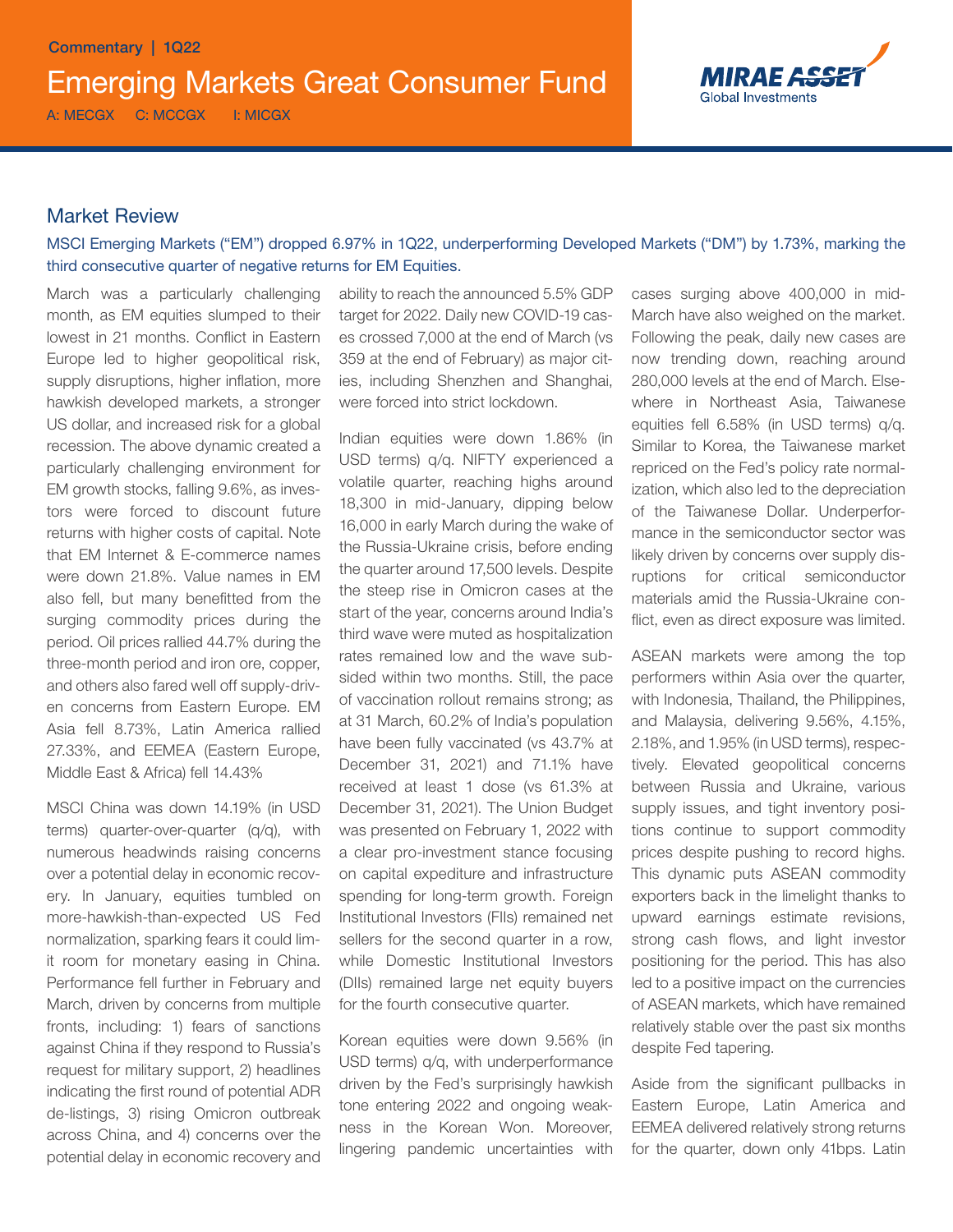America rallied 27.33% with its countries posting some of the best returns in the world over the period. The EEMEA region fell 14.43% over the quarter, dragged by Eastern Europe, but supported by the Middle East. Over the quarter, Brazil, Peru, and Colombia performed the best across EM outside of Asia, while Russia, Egypt, and Hungary performed the worst. Brazil and Colombia rallied with energy prices and prospects of new governments, while Peruvian stocks moved with higher copper and gold prices. After the Russian invasion of Ukraine, capital controls, and a drop in liquidity, MSCI marked Russian equities to effectively zero on March 9th before removing the country from the Emerging Markets benchmark. Egyptian equities suffered, as the country heavily depends on imports from Russia and Ukraine and the economic pressure led to a currency derating. Hungary, similar to many other countries in Eastern Europe, suffered from the economic fallout of the conflict as well.

#### Sector Holdings



\*These will change and should not be considered recommendations. May not add to 100% due to rounding.

## Fund Review

Mirae Asset's Emerging Markets Great Consumer Fund (MICGX) underperformed its benchmark by 9.30% over the quarter ending March 31st, 2022. The MSCI EM index fell 6.97% and the fund contracted 16.27% during the period.

#### Key Contributors to Performance Key Detractors from Performance

 $\blacksquare$  On a country basis, the largest positive contribution to fund performance came from our positioning in Indonesia. The fund's 5.5% exposure to the country was up 9.1% over the period and added 55 basis points to performance.

**From a sector perspective, the fund's** underweight in information technology contributed the most to performance. The sector fell 11.23% while the fund was 18.76% underweight. This added 79 basis points to performance.

**n** The largest single name contribution to relative performance came from the fund's lack of positioning in Russian energy firm, Gazprom PJSC, which was marked down 100% over the period.

**Geographically, the Fund's positioning** and selection in China led to the largest detraction in relative performance. Chinese equities fell 14.19% over the period. The fund carried an average overweight position of 5.29% over the three months, which led to a detraction of 268bps from performance. Positioning in Russia also negatively contributed to fund performance.

**n** The Fund's significant overweight in consumer discretionary was the largest detractor from relative performance during the quarter from a sector perspective. Consumer discretionary includes various high growth sub-segments such as electric vehicle producers, internet platforms, and tourism companies, whose valuations were impacted by higher interest rates and whose operations were

*The Fund's investment manager, Mirae Asset Global Investments (USA) LLC ("Mirae Asset USA"), has contractually agreed to forego its management fee and, if necessary, to reimburse the Fund so that total operating expenses (excluding interest expense, taxes, brokerage commissions and certain other Fund expenses) of the Fund do not exceed 1.15% (for Class I Shares) of average daily net assets through August 31, 2022. Total annual fund operating expenses for Class I shares: 1.20%. Each share class may have to repay Mirae Asset USA some of these amounts*  foregone or reimbursed within three years if total operating expenses fall below the expense cap described above. Past performance does not guarantee future results. The performance data quoted represent past performance and current *returns may be lower or higher. Share prices and investment returns fluctuate and an investor's shares may be worth more or less than original cost upon redemption. For periods less than one year, performance is cumulative. For performance data current to the most recent month-end please call 1-888-335-3417.*

## **Performance**

(AS OF MARCH 31, 2022)

|                                              | <b>EMERGING</b><br><b>MARKETS GREAT</b><br><b>CONSUMER</b><br><b>CLASS I (%)</b> | <b>MSCI EMERGING</b><br><b>MARKETS NR</b><br>INDEX $(\% )$ |
|----------------------------------------------|----------------------------------------------------------------------------------|------------------------------------------------------------|
| 102022                                       | $-16.27$                                                                         | $-6.97$                                                    |
| 1 Year                                       | $-26.19$                                                                         | $-11.37$                                                   |
| 3 Year (annualized)                          | 1.87                                                                             | 4.94                                                       |
| 5 Year (annualized)                          | 6.49                                                                             | 5.98                                                       |
| 10 Year (annualized)                         | 3.99                                                                             | 3.36                                                       |
| Since Inception <sup>+</sup><br>(annualized) | 4.41                                                                             | 3.09                                                       |
|                                              |                                                                                  |                                                            |

† 9/24/10

Net total return indices reinvest dividends after the deduction of withholding taxes.

## Top Ten Holdings

| <b>COMPANY</b>                      | <b>WEIGHTING (%)</b> |
|-------------------------------------|----------------------|
| BYD Company Limited Class H         | 7.8                  |
| Li Ning Company Limited             | 7.6                  |
| Kakao Corp.                         | 46                   |
| NAVER Corp.                         | 4.5                  |
| Alibaba Group Holding Ltd           | 3.5                  |
| PT Bank Central Asia Thk            | 32                   |
| XPeng, Inc. Class A                 | 3.1                  |
| HDFC Bank Limited                   | 3.1                  |
| Apollo Hospitals Enterprise Limited | 29                   |
| I G Household & Health<br>Care Ltd  | 2.8                  |
| Total                               | 43.0                 |

The portfolio holdings and allocations will change and the information provided should not be considered as a recommendation to purchase or sell a particular security. There is no assurance that the securities mentioned remain in the Fund's portfolio or that securities sold have not been repurchased.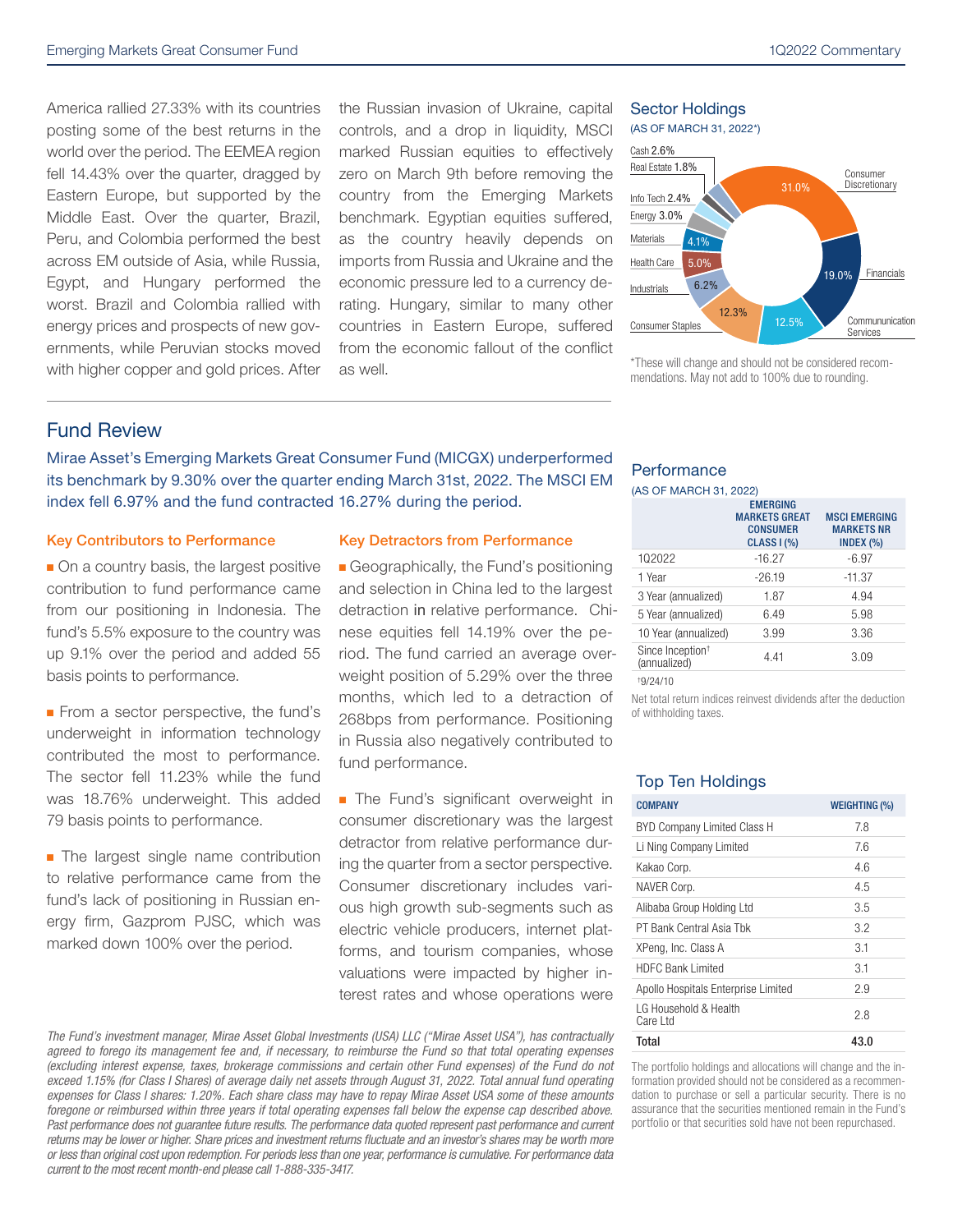challenged by Covid zero policies in China. The fund's positioning and selection in this sector led to a detraction of 346bps on the quarter.

• On the stock level, the main detractor to the Fund's relative performance to the quarter came from the overweight in XPeng, the Chinese Electric vehicle producer, which fell 42.3% over the period.

# Notable Trades

#### Consumer Discretionary

*ANTA Sports Products—China:* As overall consumption activity showed weakness, we reduced the portfolio's position in consumer discretionary names such as Anta. Compared to Li Ning (where we have maintained the position's weight within the fund), Anta exhibited higher risks due to its less prudent management of inventory and less strength in its brand power.

#### Energy

*Reliance Industries—India:* India's largest refinery and private-sector company. Reliance has seen positive tailwinds in its petrochemical business on the back of a surge in oil and gas prices. Besides its energy business, its market share gain in its underpenetrated consumer businesses through retail and telecom will likely support the steady medium-term growth. Its telecom business has been unaffected by geopolitical tensions or inflation, while the company also continues to expand its path in the renewable energy space.

#### **Financials**

*Kasikornbank Public Co. Ltd. NVDR— Thailand:* KBank is the fourth largest bank in Thailand by assets, providing a wide range of consumer, commercial, and corporate banking services. KBank is a key beneficiary of Thailand's reopening economy, with the share price recently rallying on increasing news of trade and tourism reopening. We believe the bank is well-positioned in terms of its technology stack, product offerings, and have confidence in its ability to execute its digital strategy.

### *Saudi Tadawul Group—Saudi Arabia:*

Tadawul Group was added to the portfolio as an off benchmark name as we reconstructed the portfolio after the mark-downs in Russia. Tadawul is Saudi Arabia's exchange for all financial instruments and represents a significant opportunity for growth as Saudi's financial markets mature. We currently see roughly 70% of GEM fund managers not

holding even one name in Saudi Arabia, and believe this should change quickly. In addition to a sound structural story, Tadawul has benefitted from a stable currency and offers indirect exposure to higher energy prices boosting economic activity in the region.

*Sberbank—Russia:* We exited Sberbank after the Russian invasion of Ukraine. Despite Sberbank's market dominance, deeply discounted valuation, and sound capital position, we were incorrect in our views on the possibility of Russia invading Ukraine and the level of sanctions to follow. We were able to exit this position before trading was halted and before the US added Sberbank to its Specially Deisgnated Nationals list.

#### Health Care

*Bangkok Dusic Medical Sercives— Thailand:* BDMS is Thailand's largest private hospital operator in terms of market capitalization and patient service revenue. The company is a beneficiary of reopening, with the resumption of healthcare tourism expected to drive international patient revenue recovery. Additionally, BDMS has actively managed costs during the COVID-driven downturn, which has kept margins relatively stable relative to peers.

# **Outlook**

## Looking into the remainder of 2022 there are four key areas that should impact performance in emerging markets:

1. Interest Rates: After much anticipation, the Fed has begun raising interest rates. We've seen that in each of the last 4 hiking cycles, the US dollar has weakened by over 3.5% over the 6 months following the first hike. Historically, EM equities have rallied about 4% for every 1% move of USD weakness. If history rhymes, this could be a positive sign for EM, especially as many EM countries now sit towards the end of their own hiking cycles.

**2. China:** China is walking a fine line between Covid Zero mobility restrictions and market friendly government initiatives to help growth. The possibility of moving from a Covid-19 pandemic to an endemic, as we have seen throughout the rest of the world, could release a significant amount of pent-up demand in the Chinese economy. This is especially notable ahead of Xi Jinping's confirmation for a 3rd term.

3. Eastern Europe: The Ukraine/Russia situation has been a boost to commodity producing countries and traditional value-oriented sectors. On the other hand, countries sensitive to the geopolitical risk premium, like Turkey, Greece, Egypt, and Poland, are the ones poised to rebound the hardest if we see any sort of ceasefire or peace agreement.

4. Growth vs. Value "trade": EM value names have outperformed EM growth by over 16 percentage points over the past year. The broad EM consumer discretionary index is down over 40%. Looking forward, one has to balance multiples with earnings growth. There are many growth-oriented names with strong outlooks that have sold off too much and created attractive entry points. At the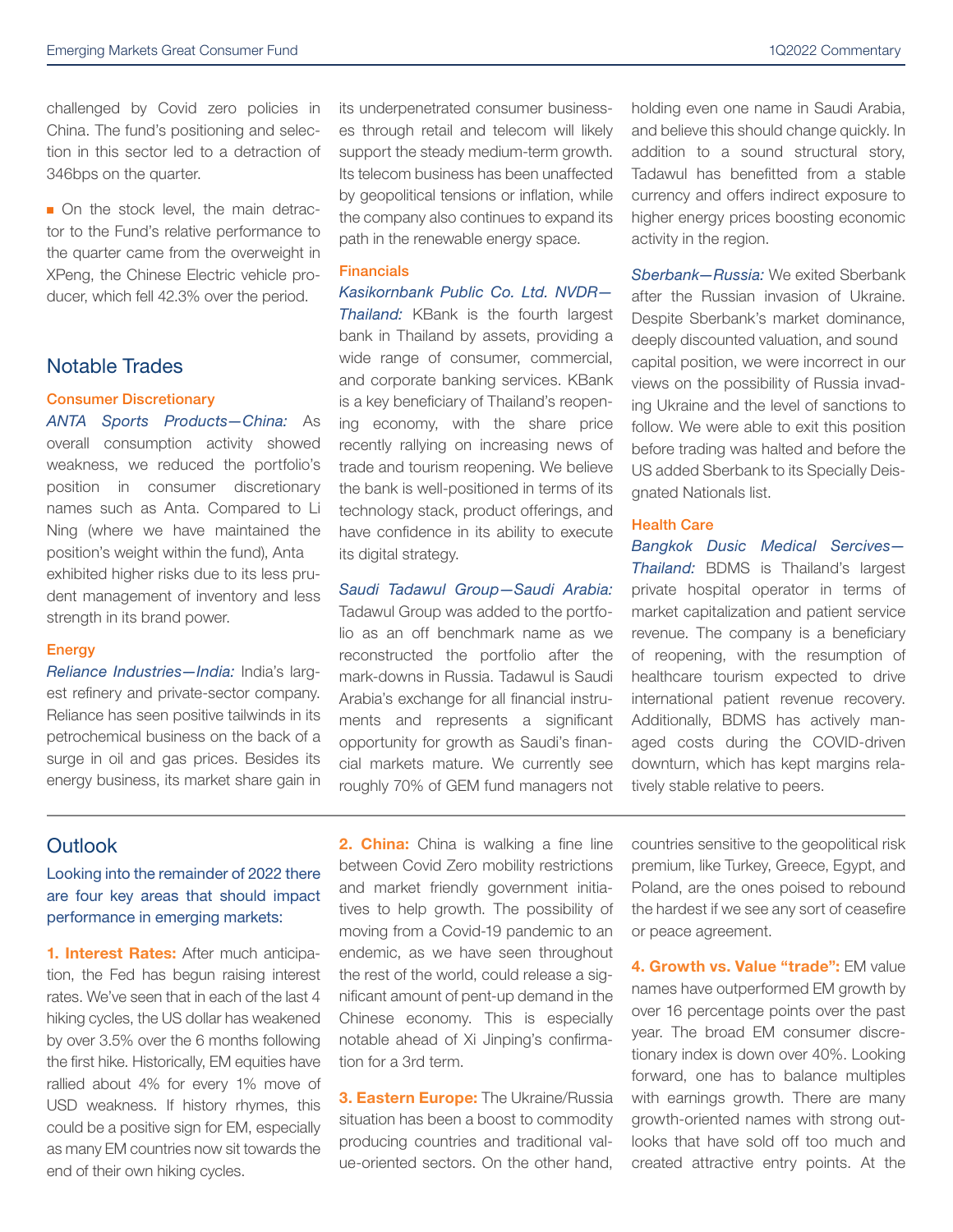same time, the strongest near-term earnings will likely come from companies benefitting from commodity strength and higher interest rates. The question is, how much is already in the price.

As active managers, we are finding attractive opportunities within the asset class. The growth differential versus DM is increasing, return-on-equity (ROE) ratios are converging, multiples remain suppressed, and allocators continue to look for opportunities outside of a concentrated US market.

On a regional basis, we see Latin America and Eastern Europe, the Middle East and Africa (EEMEA) as under-owned regions, which creates a significant moment for stock pickers assessing overlooked and inefficient regions. We see particularly attractive opportunities in Greece, Saudi Arabia, and in overlooked domestic cyclical names in Brazil.

As mentioned above, market sentiment in China has been low, with concerns driven from multiple fronts, including: 1) fears of sanctions against China if they respond to Russia's request for military support, 2) headlines indicating the first round of potential ADR de-listings, 3) ongoing regulation on internet platform companies, 4) rising Omicron outbreak across China, and 5) concerns over the potential delay in economic recovery. However, the first three of these concerns have largely been addressed — China hasn't offered any military or significant financial support to Russia, Chinese and US regulators are progressing toward a cooperation plan on US-listed Chinese stocks, and Chinese authorities have called for an end to the crackdown on internet platform companies.

What remains is a question on when China will modify its zero-COVID policy to a version of 'living with COVID' so that economic recovery can start to improve. While there were earlier hopes that China may soon consider easing some pandemic-related restrictions, the recent Omicron outbreak has cemented China's zero-COVID approach, which is now even more targeted than before. While China's top priority is to stabilize its economy, avoiding any social instability driven by virus-related deaths has taken the mainstage, especially in the leadup to the National Party Congress in 2H22. As such, we expect a contraction in retail sales, industrial production, and trade activity over the coming months, before recovering around this summer. Although it seems that market volatility will remain in the near term, we see good value emerging from current levels when it comes to high-quality stocks that are expected to continuously show their strengthening leading positions in newly growing industries or trends, such as electric vehicles and consumers' preference for local brands.

Contrary to China, the performance of Indian equities continues to hold up and trade at multi-decade highs, despite relatively high valuations and an initial commodity import price shock at the onset of the Russia-Ukraine conflict. In recent weeks, crude oil prices have settled around USD 100-120 per barrel, with the US looking to release 1 million barrels per day for the next six months from its Strategic Petroleum Reserves, while OPEC is also ramping up its output. At this price range, macroeconomic risks to the Indian economy remain well managed, with healthy foreign exchange reserves of nearly USD 650 billion (up 50% in the last 18 months). Tax collection data for January-February 2022 and bank credit growth for 1Q22 was better than expected and points to a resilient domestic economy. India's strong domestic inflows will continue to support its stock market, as well. However, we also noticed that companies share increasing pressures from higher commodity prices and have less buffers to

enhance their cost structure to mitigate the impacts compared to last year. As such, we have decreased the positions of companies that have higher risks from rising commodity prices.

In Korea, as expected, share prices of internet platform companies have started to bottom out following the end of the March presidential election. Looking forward, we see a number of internet companies in Korea focusing on building up their capabilities to grow their content business, while existing businesses are doing fairly well. Heightened news flow is expected during April as the transition committee begins to lay out its policy direction.

We continue to favor the ASEAN region, with Thailand, Indonesia, Philippines, and Malaysia being overweight positions for the Fund. With most ASEAN countries having recently relaxed entry rules for international travelers, we believe the region will likely be Asia's biggest beneficiary of reopening. Moreover, medium- to long-term economic drivers appear to remain intact, supported by accelerated reopening, record GDP growth, regionalization of trade and investments, and light positioning by foreign investors. Within the region, we're invested in banks, retailers, airport, and telecom companies.

Mirae Asset's Emerging Markets Great Consumer Fund focuses on identifying companies with high-quality management teams and business models that are best placed to benefit from secular growth in domestic spending across emerging markets. Our investment strategy utilizes a fundamental, bottom-up approach to invest in companies that may benefit from such enduring trends and which have shown to possess sustainable competitive advantages, including strong management, product differentiation, a dominant competitive position, pricing power, and balance sheet strength.